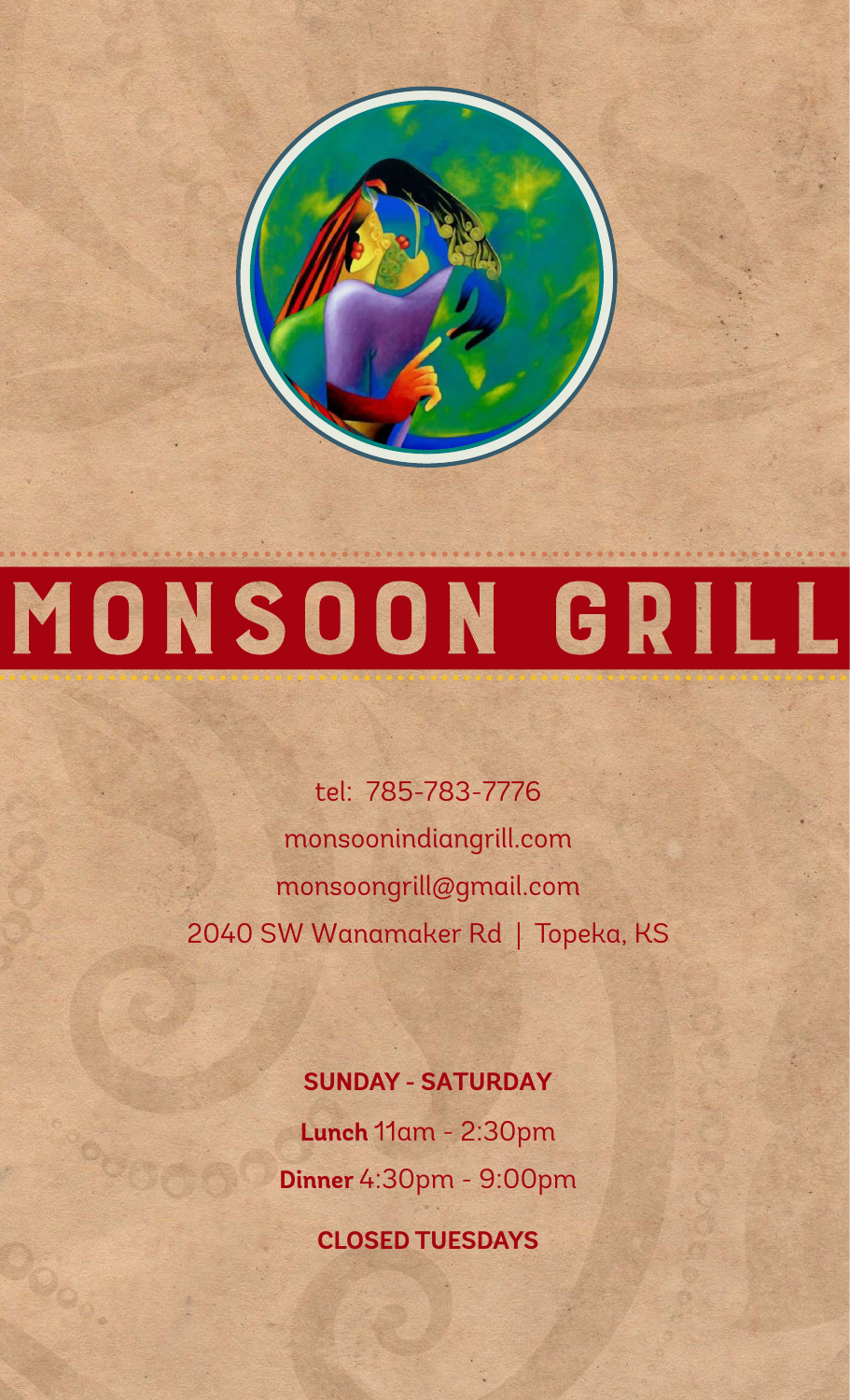# appetizers

#### **Samosa**

Flaky golden pastry. Stuffed with delicately spiced potatoes and green peas 5.

 (V) **Mixed Veggie Pakoras** Crispy light fritters made with fresh vegetables 6.

 (GF) **Monsoon Grill Sampler (Veggie)** Fresh marinated vegetables grilled in our Tandoor 10.

 **Paneer Pakora** Chickpea flour, Indian cheese & Indian spices 8.

**Amritsari Fish (Delicacy from the North)\*** Marinated with fresh herbs & spices and deep fried 10.

**Keema Naan\***

Naan stuffed with minced lamb, finely chopped onion, and cilantro served with chutney 5.

**Chicken65\*** Spicy deep fried chicken dish with ginger,

cayenne pepper, mustard powder and vinegar 9.

#### **Monsoon Peppery Chicken**

Aroma of black pepper integrated with flavor of chicken and assorted Indian spices 9.

#### **Chaat Papari**

Crisp fried dough wafers served with boiled chick peas, potatoes, chili, yogurt, tamarind chutney topped with chaat masala and sev 7.

 **Tikki Chaat**

Potato patties prepared with Indian spices 7.

#### **Lahsooni Gobhi**

Cauliflower mixed with chopped garlic, all-pourpose flour & fresh Indian spices, deep fried served with honey & creamy garlic sauce 8.

#### **Gobhi Manchoorian**

Cauliflower mixed with chopped garlic, ginger, black pepper, salt, all pourpose flour, corn starch and deep fried 8.

### soups

**Chicken & Lentils** Mulligatawny soup 5.

**Tomato Soup** Made with fresh cilantro & ginger 4.

 **Coconut Soup** 5.

# breads

 **Peshawari Naan** Naan stuffed with raisins & dry fruits 5.

 **Plain Pratha** Unleavened multi-layered whole wheat bread 5.

- **Pudina Prantha** Whole wheat dough flake mix with mint & cooked in clay oven. 4.
- **Plain Naan** Leavened bread baked in Tandoor 3.

 **Tandoori Roti** Whole wheat rustic bread baked in Tandoor 4.

 **Garlic Naan** Leavened bread with distinct garlic flavor 4.

 **Onion Naan**  Naan stuffed with finely chopped onions 4.

 **Chicken Naan\*** Minced cooked chicken with indian spices baked in a clay oven 6.



monsoon grill

**Tandoori Chicken\* (Bone-in)**  Leg quarter marinated in yogurt, Indian herbs & spices 14.

**Chicken Tikka Kebab\*** Boneless cubes of chicken marinated in yogurt and freshly ground spices, finished in our Tandoor 16.

**Lamb Boti Kebab\*** Marinated with fresh herbs and spices 17.

**Lamb Sheekh Kebab\*** Marinated with fresh herbs and spices 18.

**Fish Tikka Kebab\*** Cubes of fish marinated with yogurt garlic ginger, cumin and variety of other Indian spices roasted in our tandoor (20 min extra prep) 18.

**Tandoori Shrimp\*** Prawns marinated in freshy ground spices and delicately roasted in tandoor 18.

**Mixed Grill Platter\*** A sizzling presentation of assorted clay oven delicacies. Tandoori chicken seekh kebab, chicken tikka, lambkebab and shrimp 20.

**Hariyali Chicken Kebab\*** Boneless breast chicken marinated with chili powder, mint, coriander and Indian spices 17.

**Badami Chicken Kebab\*** Boneless chicken breast marinated with yogurt, lemon garlic, onions, almond paste, and Indian spices 18.

Vegetarian | (V) Vegan | (GF) Gluten Free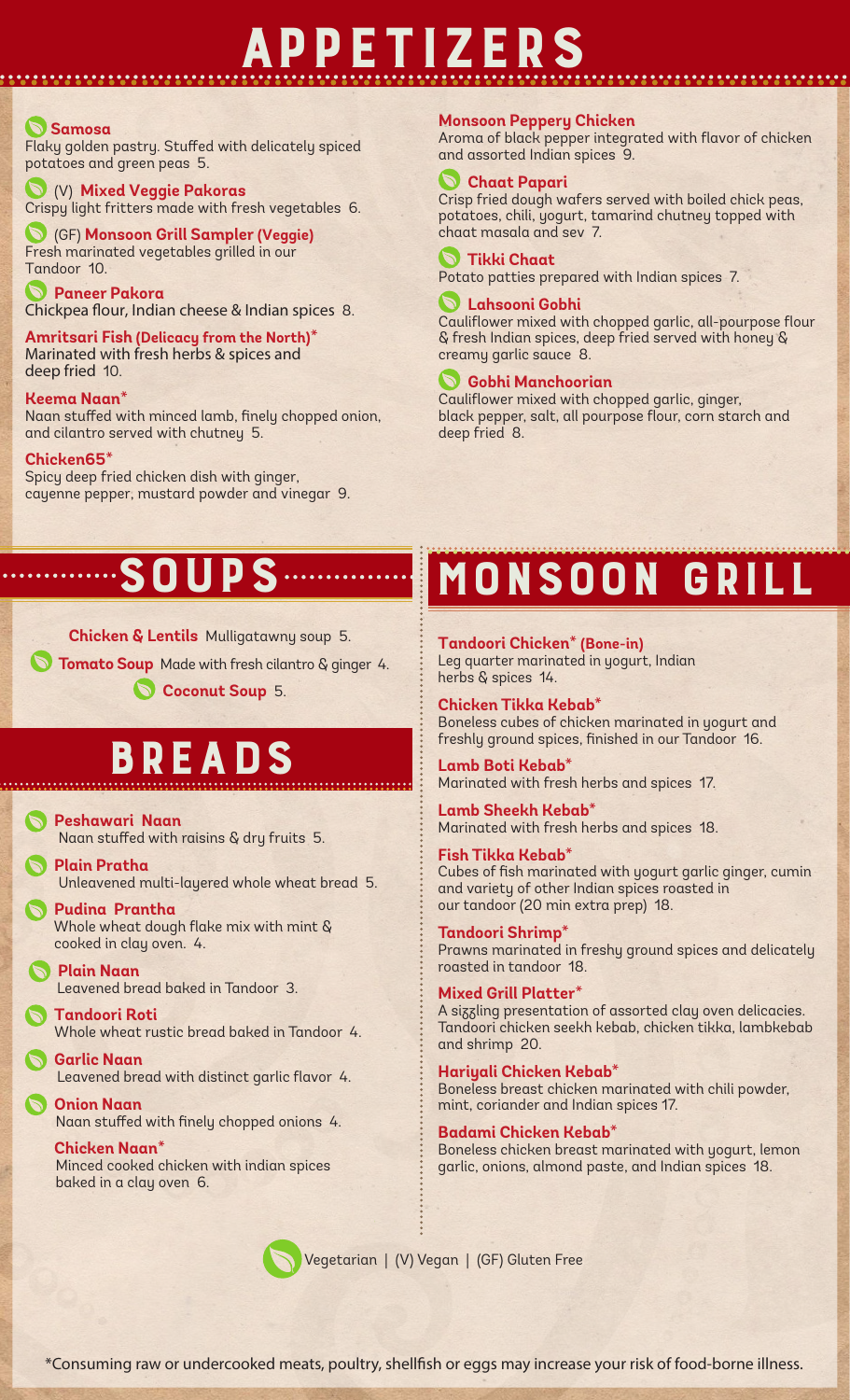# **CURRIES**

#### (GF) **Chicken Tikka Masala\***

Marinated boneless pieces of chicken grilled and sauteed in a deliciously creamy sauce 15.

(GF) **Chicken Curry\*** Boneless chicken simmered in tomato & onion based sauce, with a blend of aromatic spices 15.

**Chicken Saagwala\*** Chicken sauteed with spices and spinach. A classic chicken dish 15.

**Shahi Chicken Korma\*** Succulent pieces of chicken slowly cooked with almonds in a rich & creamy sauce. A Mughlai Speciality 15.

(GF) **Butter Chicken\*** Tender chicken tikka pieces prepared in buttery and creamy tomato sauce 15.

**Lamb Curry\*** Sauteed with onions, herbs and spices 17.

**Lamb Korma\*** Chunk pieces of lamb cooked with cashew and creamy gravy 17.

**Lamb Tikka Masala\*** Marinated boneless pieces of lamb, grilled and sauteed in delicious creamy sauce 17.

**Lamb Saagwala\*** Choice of lamb cooked with spinach, and flavored with spices 17.

**Chatpati Machli (Fish)\*** Made with fresh tomato gravy, ginger, garlic & a hint of fennel black pepper 17.

**Murgh Khas Awadh\*** Stuffed chicken breast cooked with a creamy cashew & saffon gravy 17.

(GF) **Vindaloo Lamb\*** Spicy lamb with Indian herbs and spices 17.

**Vindaloo Chicken\*** Spicy chicken with Indian herbs and spices 17.

**Prawn Saagwala\*** Prawns and spinach with herbs and spices 18.

**Prawn -Mango\*** Prawns with mango sauce and herbs 18.

#### **Dal Makhni**

A favorite dish of North India. Black lentils cooked overnight on a slow fire, seasoned with herbs 13.

 **Dal Tarka** Yellow lentils tempered with spices 13.

 **Chana Masala** Chickpeas sauteed with onion, peppers, tomatoes and Indian spices 13.

 **Mixed Vegetables** Fresh vegetables cooked with herbs and spices 13.

 **Alloo Gobhi** Spiced cauliflower roundels, potatoes, seasoned and sauteed in traditional north Indian style 13.

 **Bhindi Masala** Tender okra sauteed with onions & tomatoes, then blended in herbs and spices 13.

#### **Baingan Bhartha**

Eggplant roasted in our tandoor, mashed and blended with diced tomatoes and green peas, in a rich mixture of fresh herbs and spices 13.

 **Saag Paneer** Baby spinach with fresh homemade paneer 15.

 **Paneer Masala** Sauteed homemade cottage cheese with green peppers, tomatoes, onions and ground spices 15.

 **Shahi Paneer** Homemade cottage cheese served with cashew and creamy gravy, with the flavor of green cardamom 15.

 **Muttar Paneer** Green peas and cheese cooked with tomato & onion gravy & served with light creamy sauce 14.

 **Muttar Malai Methi** Green peas cooked with cashew & creamy sauce 14.

 **Kesari Spinach Kofta** Balls made with spinach, potatoes and paneer are deep fried and served with a creamy sauce 14.

#### **Kofta Curry**

Fresh cottage cheese in cashew-based stir fried vegetables lightly spiced with ginger, coriander, tomatoes and cream sauce 14.



Vegetarian | (V) Vegan | (GF) Gluten Free

\*Consuming raw or undercooked meats, poultry, shellfish or eggs may increase your risk of food-borne illness.